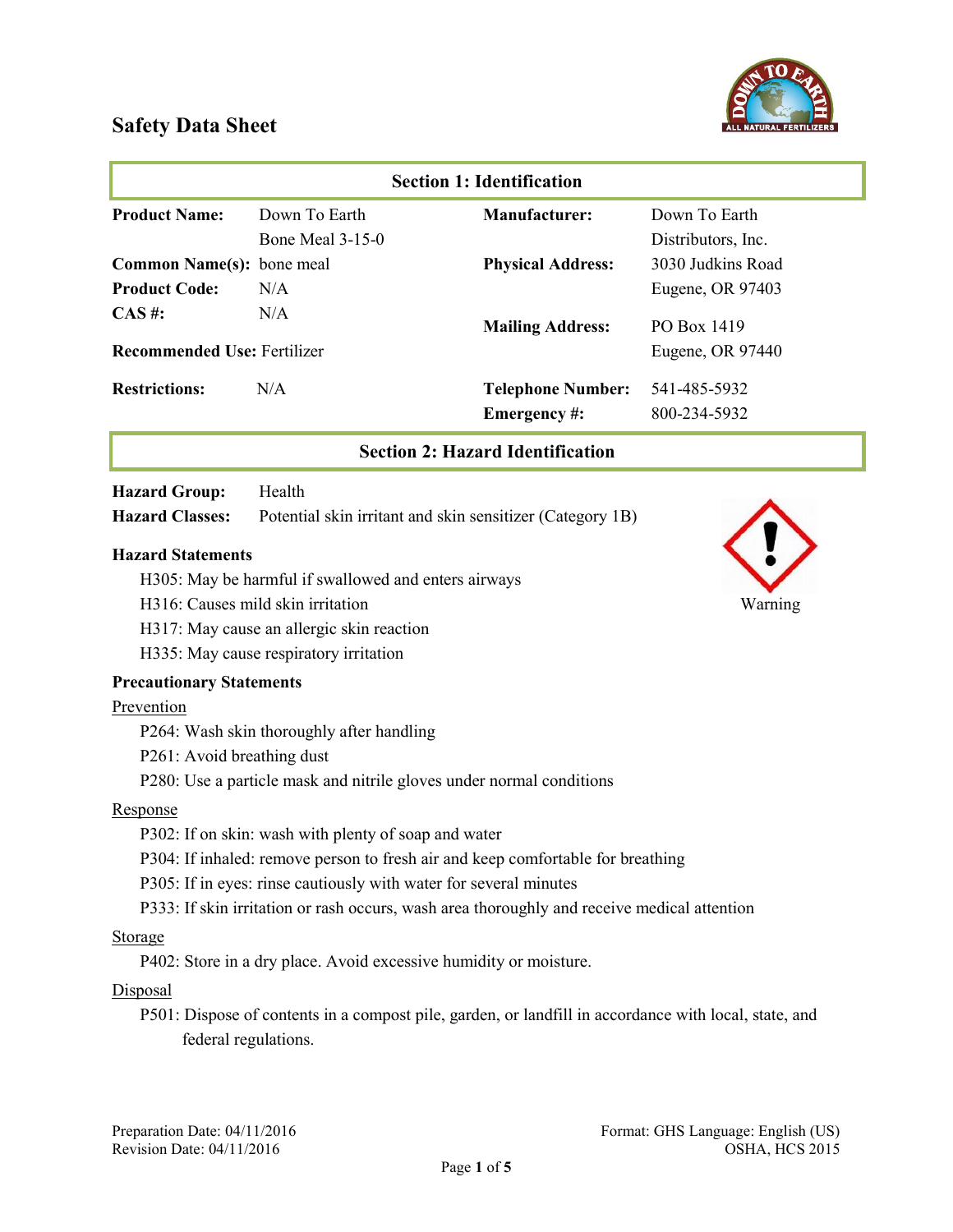

| <b>Section 3: Composition/Information on Ingredients</b> |                                                                                                                              |
|----------------------------------------------------------|------------------------------------------------------------------------------------------------------------------------------|
| <b>Ingredients:</b>                                      | Bone Meal                                                                                                                    |
| $CAS \#$ :                                               | N/A                                                                                                                          |
| <b>NIOSH Registry #:</b>                                 | Not Registered                                                                                                               |
|                                                          | <b>Section 4: First-Aid Measures</b>                                                                                         |
| <b>Inhalation:</b>                                       | Remove person to fresh air and keep comfortable for breathing. If respiratory distress<br>continues, seek medical attention. |
| <b>Skin Irritation:</b>                                  | Wash with plenty of soap and water. If irritation persists, seek medical attention.                                          |
| Eye:                                                     | Rinse cautiously with water for several minutes. If irritation persists, seek medical<br>attention.                          |
| <b>Ingestion:</b>                                        | If gastrointestinal distress occurs, seek medical attention.                                                                 |
| Allergen:                                                | This product may cause an allergic reaction. If an allergic reaction occurs, seek medical<br>attention immediately.          |

### Section 5: Fire-Fighting Measures

| <b>Suitable Extinguishing Media:</b>     | Water, regular foam, carbon dioxide, dry chemical |
|------------------------------------------|---------------------------------------------------|
| <b>Unsuitable Extinguishing Media:</b>   | None                                              |
| <b>Flash Point:</b>                      | N/A                                               |
| <b>Specific Fire-Related Hazards:</b>    | None                                              |
| <b>Special Fire-Fighting Procedures:</b> | None                                              |
| <b>Unusual Fire/Explosion Hazards:</b>   | None                                              |

|                                   | <b>Section 6: Accidental Release Measures</b>                                                               |
|-----------------------------------|-------------------------------------------------------------------------------------------------------------|
| <b>Personal Precautions:</b>      | Wear a particle mask and nitrile gloves during handling                                                     |
| <b>Environmental Precautions:</b> | <b>None</b>                                                                                                 |
|                                   | <b>Methods for Handling Spills:</b> In case of spill: handle using nitrile gloves and wear a particle mask. |
|                                   | Employ best-practice sanitation methods for clean-up. Utilize a vacuum                                      |
|                                   | or sweep the product with a broom and dispose in a garbage receptacle.                                      |
|                                   | There are no special emergency procedures for clean-up.                                                     |

## Section 7: Handling and Storage

Safe Handling: Wear gloves and a particle mask when handling and transporting. Avoid excessive humidity, contact with moisture, and extreme temperatures to retain product functionality. There are no known incompatibilities with this material.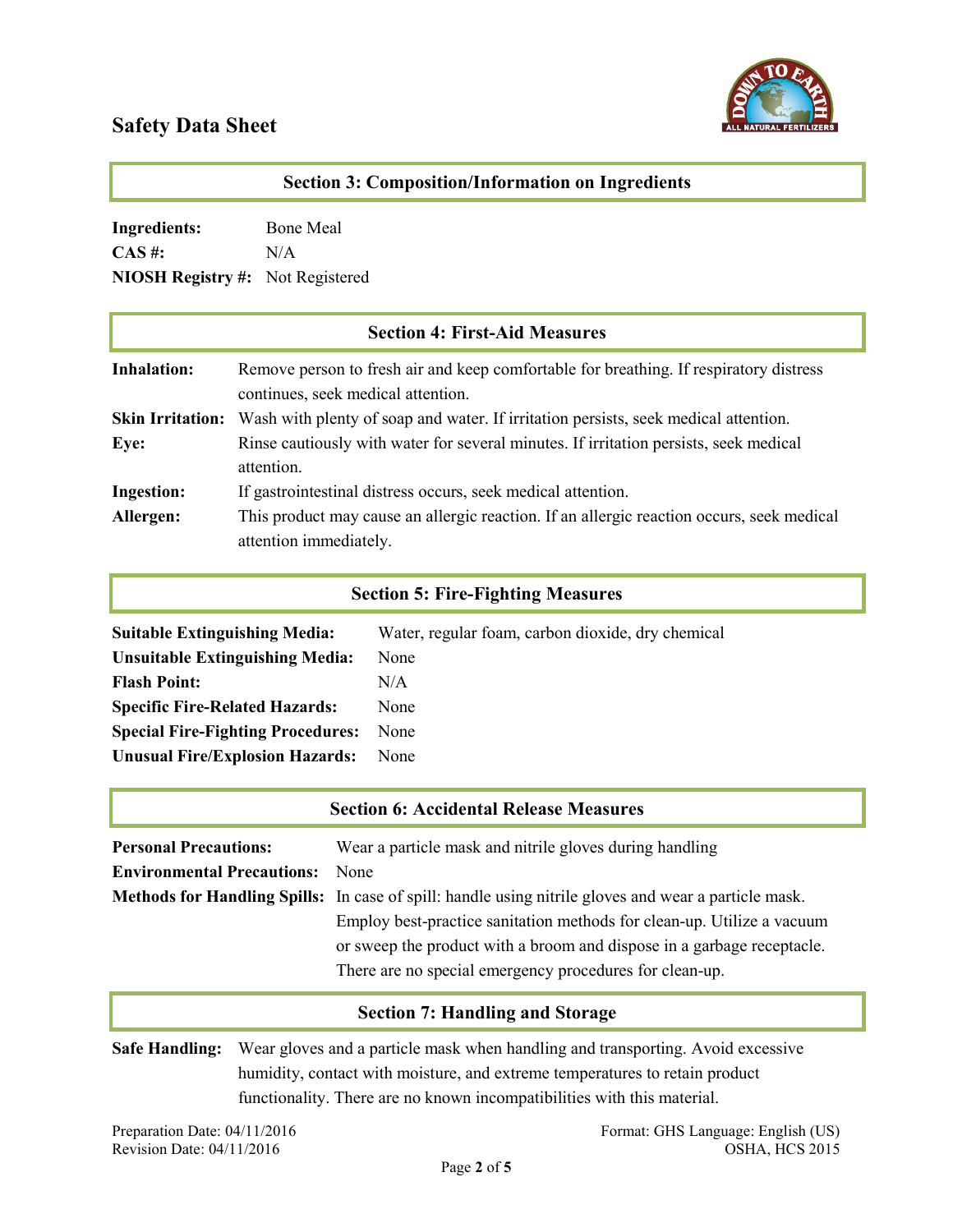

### Section 8: Exposure Control/Personal Protection

Exposure Limit: There are no exposure limits defined for this product.

| <b>Recommended PPE and Handling Practices</b> |                                           |  |
|-----------------------------------------------|-------------------------------------------|--|
| Respiratory:                                  | Particle mask.                            |  |
| Skin Protection: Nitrile gloves               |                                           |  |
| Eye Protection: Safety glasses                |                                           |  |
| Hygiene:                                      | Wash hands thoroughly with soap and water |  |
| Ventilation:                                  | Ensure workspace is well-ventilated       |  |



## Section 9: Physical and Chemical Properties

| Appearance:                         | White to tan coarse powder | <b>Freezing Point:</b>        | Unknown |
|-------------------------------------|----------------------------|-------------------------------|---------|
| <b>Flammability Limits:</b> Unknown |                            | <b>Solubility in Water:</b>   | Unknown |
| Odor:                               | Mild odor                  | <b>Initial Boiling Point:</b> | Unknown |
| <b>Odor Threshold:</b>              | Unknown                    | <b>Boiling Range:</b>         | Unknown |
| <b>Vapor Pressure:</b>              | Unknown                    | <b>Flash Point:</b>           | Unknown |
| <b>Vapor Density:</b>               | Unknown                    | <b>Evaporation Rate:</b>      | N/A     |
| pH:                                 | $7.0 - 7.5$                | <b>Flammability:</b>          | Unknown |
| <b>Relative Density:</b>            | 30-35 lb/ $ft^3$           | <b>Viscosity:</b>             | Unknown |
| <b>Melting Point:</b>               | Unknown                    |                               |         |

## Section 10: Stability and Reactivity

| <b>Reactivity:</b>               | No specific test data is currently available               |
|----------------------------------|------------------------------------------------------------|
| <b>Chemical Stability:</b>       | Product is stable under normal temperatures and conditions |
| <b>Conditions to Avoid:</b>      | Extreme temperatures and excessive moisture                |
| <b>Required Stabilizers:</b>     | None                                                       |
| Incompatibility:                 | None currently known                                       |
| <b>Hazardous Decomposition:</b>  | None currently known                                       |
| <b>Hazardous Polymerization:</b> | Will not occur                                             |
| <b>Hazardous Reactions:</b>      | None currently known                                       |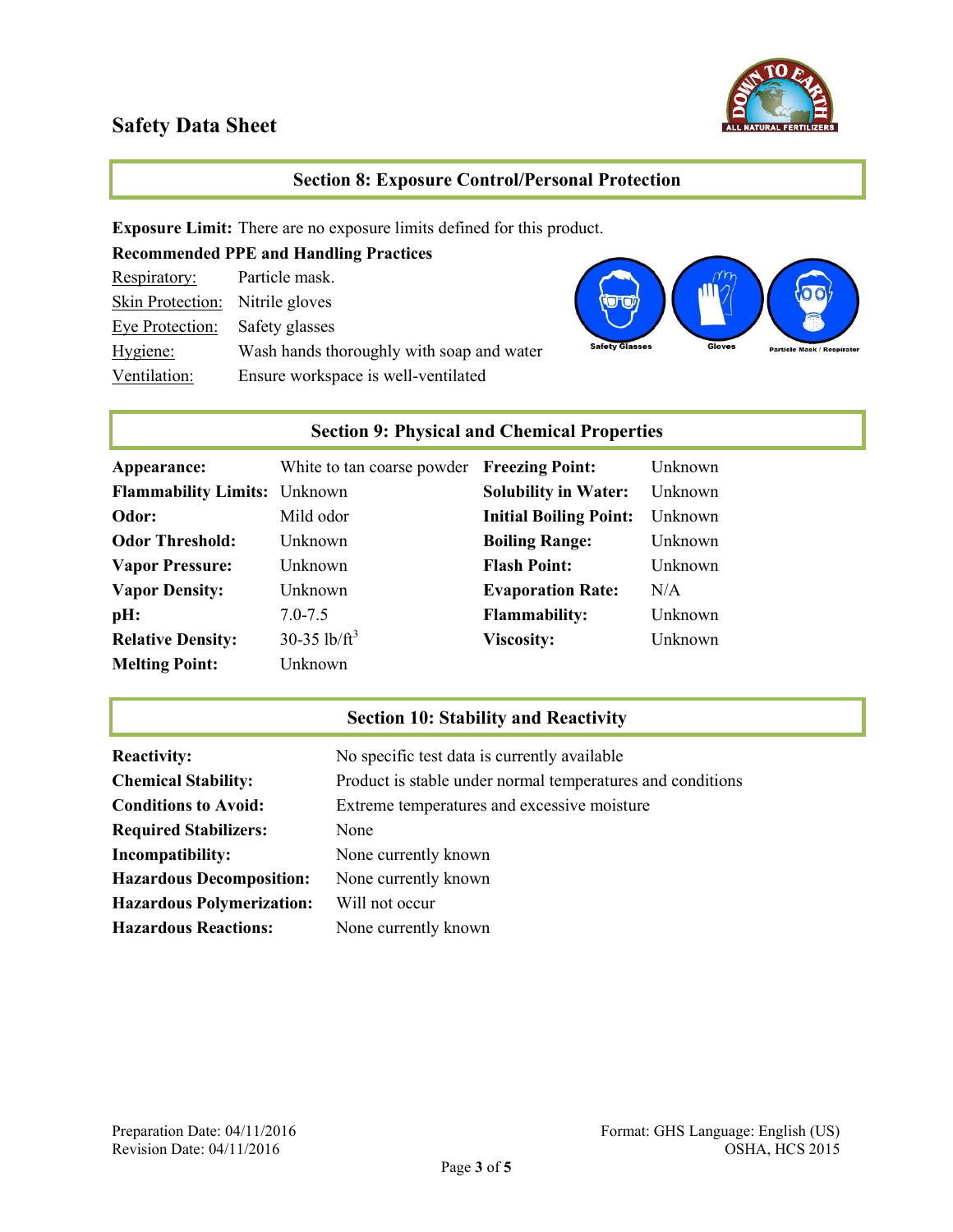

## Section 11: Toxicological Information

|                              | Primary Routes of Exposure: Inhalation, skin contact, and eye contact         |  |
|------------------------------|-------------------------------------------------------------------------------|--|
| <b>Symptoms of Exposure:</b> | May act as a slight irritant to the skin or respiratory system. Slight        |  |
|                              | dermatitis may occur. Mild respiratory irritation and cough may occur.        |  |
|                              | Possible allergic reactions in sensitive individuals. Rash and swelling       |  |
|                              | may occur in skin. Mild respiratory distress and frequent coughing may        |  |
|                              | occur. No studies currently known describing effects of delayed,              |  |
|                              | immediate, or chronic effects from short- and long-term exposure.             |  |
| LD50:                        | Currently unknown                                                             |  |
| Carcinogenicity:             | Currently unknown                                                             |  |
|                              | <b>Medical Conditions Aggravated by Exposure:</b> Allergic reaction may occur |  |

## Section 12: Ecological Information

| Ecology:                          | Currently unknown                     |
|-----------------------------------|---------------------------------------|
| <b>Ecological Effects:</b>        | There are no known ecological effects |
| <b>Toxicity Testing:</b>          | Currently unknown                     |
| <b>Bioaccumulation Potential:</b> | Currently unknown                     |

|                               | <b>Section 13: Disposal Considerations</b>                              |
|-------------------------------|-------------------------------------------------------------------------|
| <b>Disposal Containers:</b>   | There are no known restrictions on disposal containers                  |
| <b>Disposal Methods:</b>      | Recommended disposal is use as fertilizer in a compost pile, garden, or |
|                               | other plant-based ecosystem. Alternatively, product may be disposed of  |
|                               | in a landfill in accordance with local, state, and federal regulations. |
| <b>Disposal Restrictions:</b> | Do not dispose through sewage systems. Do not burn as a method of       |
|                               | disposal.                                                               |

|                                 | <b>Section 14: Transport Information</b>                                          |
|---------------------------------|-----------------------------------------------------------------------------------|
| <b>UN Number:</b>               | None assigned                                                                     |
| <b>UN Proper Shipping Name:</b> | None assigned                                                                     |
| <b>Transport Hazard Class:</b>  | Non-hazardous                                                                     |
| <b>Environmental Hazards:</b>   | None known                                                                        |
|                                 | <b>Guidance on Bulk Transport:</b> Use best known practices when shipping in bulk |
| <b>Special Precautions:</b>     | None known                                                                        |